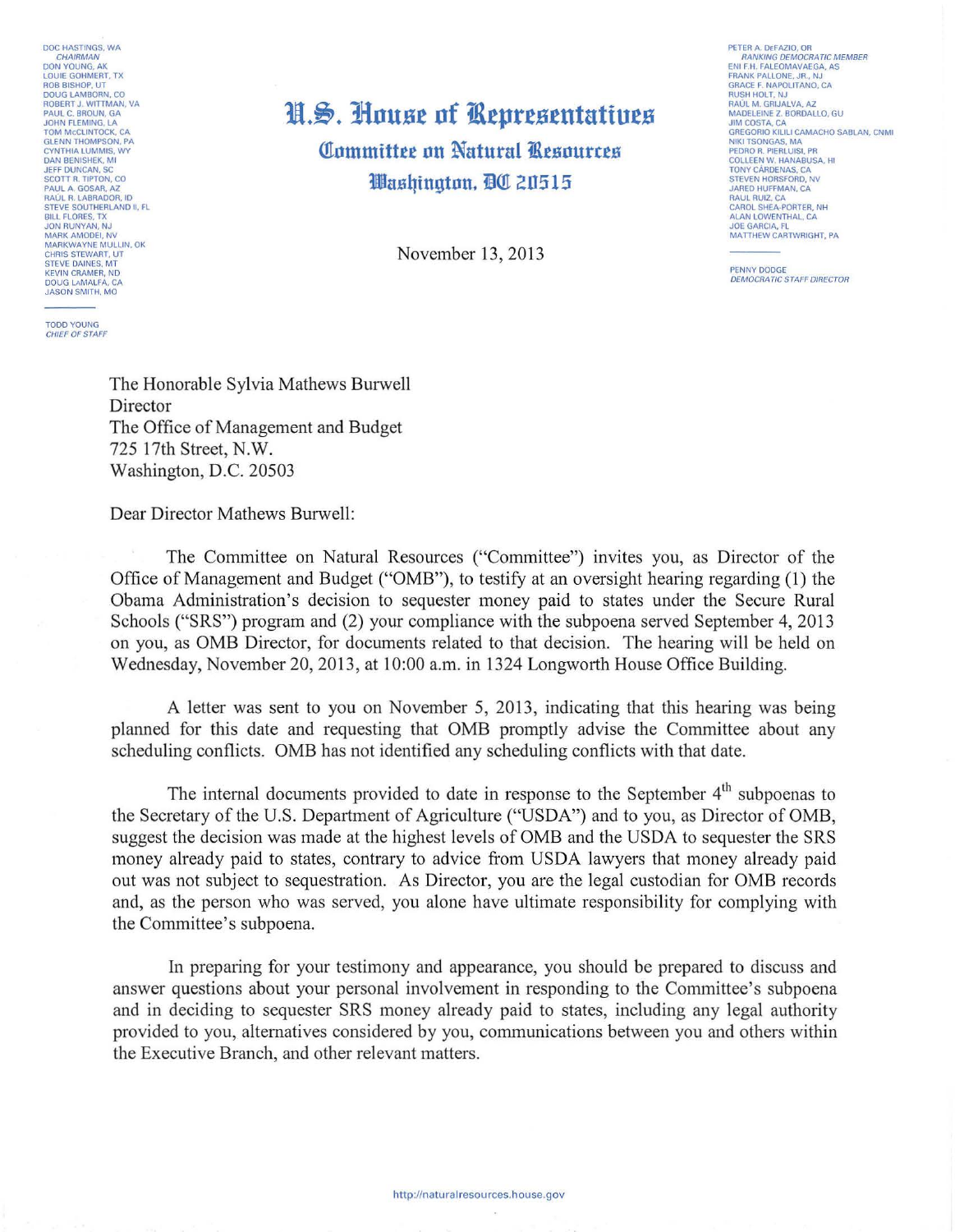Enclosed with this letter are the parameters regarding written and oral testimony. Should you have any questions or need additional information, please have your staff contact Byron Brown at the Natural Resources Committee at (202) 225-2761.

 $Q_{\text{loc} \text{Hastings}}$ Sincerely,

Chairman

Enclosure